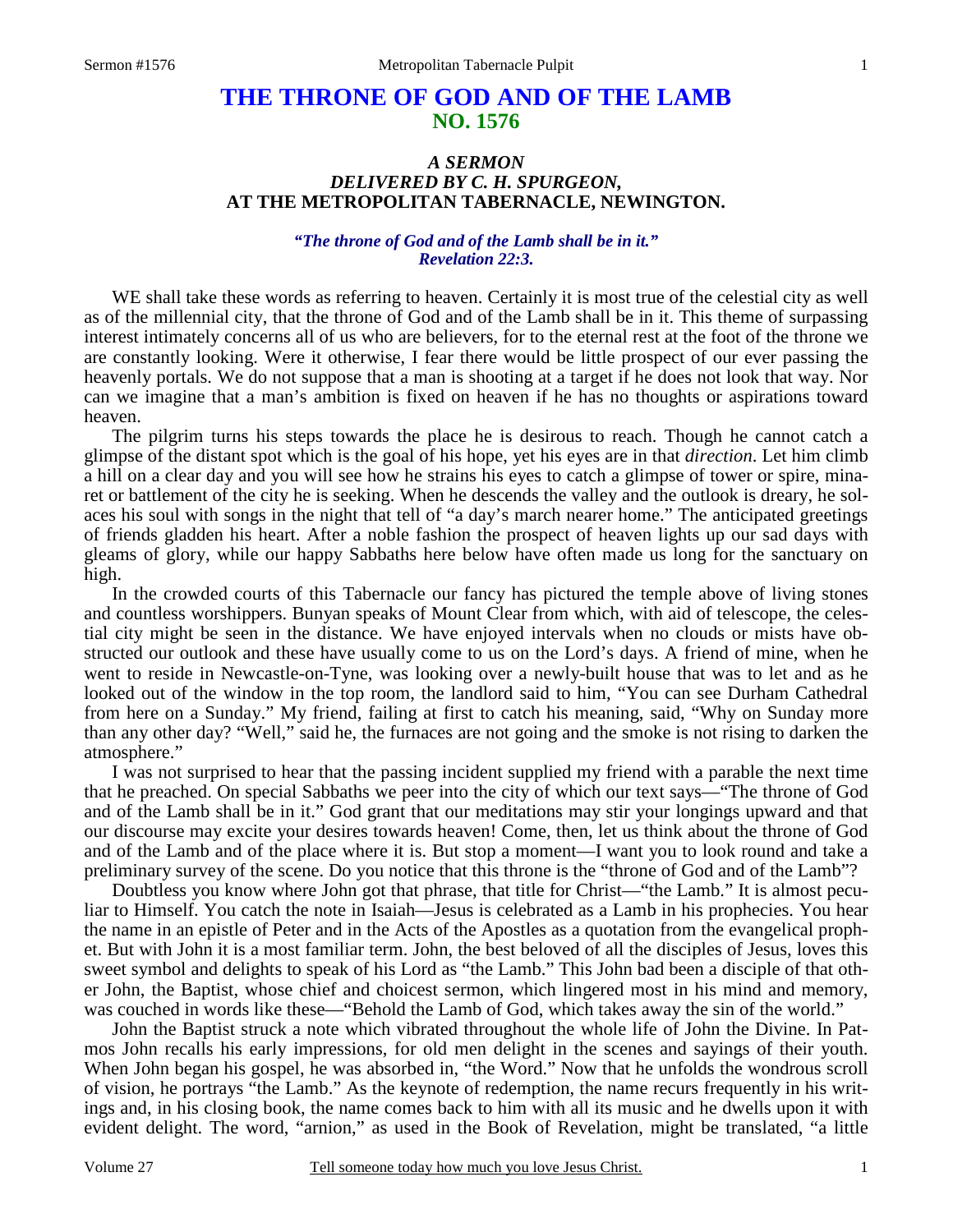lamb." It is a diminutive in the Greek text, expressive, as Dean Woodhouse observes, of tenderness and love. And in such sense our Savior, Himself, used it in addressing Peter after His resurrection—"Do you love Me? Feed My lambs."

 I refer to the idiom without any wish to see the common rendering altered, but it seems to show a marvelous degree of familiarity in John's mind with his blessed Master, when he looks upon Him as the little Lamb to be loved, for you know how apt we are to express affection in diminutive terms. "My little dear," or, "My little darling," are expressions that trip sweetly from our tongues. On the other hand, were we to say, "My dear big daughter," or, "My dear tall son," the words would sound awkward. We naturally give diminutive names to our favorites. Thus you will observe, dear friends, that while our divine Lord has names of infinite majesty which appeal to our loftiest homage, He also has names of pure simplicity like, "the Holy Child Jesus" and "the Little Lamb," when He appears to us innocent as a babe, or suffering, as a sacrifice.

**I.** The sublime adoration of the heavenly host is offered to the Lamb that was slain and has redeemed us to God by His blood out of every kindred and tongue, people and nation. In order to behold the throne of God and of the Lamb, you must, first of all, get a sight of the Lamb. I invite you, therefore, in the words of John the Baptist, to "BEHOLD THE LAMB OF GOD, which takes away the sin of the world." Look at Him in the dawn of His ministry, when first He comes within the range of mortal vision—a man, a lowly man, one chosen out of the people. About Him there is neither form nor comeliness to make Him at all remarkable! He is one who did not strive, or cry, or cause His voice to be heard in the streets. He was not a pretentious, nor an ambitious man, but one who could say of Himself, and nobody could dispute it, "I am meek and lowly in heart."

 He was born in Bethlehem. He grew and waxed strong in spirit. He increased in wisdom and stature. I suppose that when He was a child He spoke as a child, understood as a child and thought as a child—I know that He lived with His parents and was subject to them. In His mature years, when He was manifested to Israel, we behold Him, the Sinless One, endowed with the common faculties and afflicted with the common infirmities of our mortal race. He suffered the breath of slander. He wept with mourners. He groaned beneath the burden of care and smarted under the pangs of pain. He lived and He died in the presence of many witnesses—what further evidence could be desired that Jesus was a man and not a myth—a lamb-like man—and none of your pretenders to greatness?

 His character, too, is so purely natural that the example of excellence He sets needs no explanation. The gentle disposition that drew little children around Him; the kindly temper that bore reviling without anger; the love He showed to the poor and destitute; the respect He paid to the outcasts of society and, above all, His kindly notice of publicans and harlots as sheep gone astray who were capable of being restored, claim our gratitude and cause us to regard Him as the model of goodness for all generations. Such is the man whom all the kindreds of this earth must ultimately acknowledge as "the Lamb of God, which takes away the sin of the world."

 How lamb-like He is! Thus you see the Lamb of God among men—will you track His footsteps still farther on till He becomes the Lamb of sacrifice and actually takes the sin of man upon Himself that He may bear its penalty? What an extraordinary night that was when He rose up from the supper table and said to His disciples, "Let us go." He went to a certain garden where He had been accustomed to spend nights in meditation. He went there to pray. And oh, what a prayer it was! It was such surely as heaven never heard before or since. In an agony He prayed more earnestly and yet more earnestly, till, "He sweat, as it were, great drops of blood, falling to the ground."

 He cried to the Father, "If it is possible, let this cup pass from Me." Then did the heavy cloud of human sins overshadow His soul and the ghastly terrors of all His people's guilt brood over His spirit! He proved the hour of dread and the power of darkness. Arrested by one who had eaten bread with Him, He was betrayed into the hands of conspirators. By an apostle who turned apostate, He was sold for a few paltry pieces of silver. From the place of private retreat and of secret prayer, He was hurried off to prison and to judgment. Before Herod and Caiaphas and then before Pontius Pilate He was arraigned. All through the night He was falsely accused and foully mocked, scourged, spit upon and treated with the utmost contempt.

 So was His heart broken within Him because of the reproaches of them that reproached God which fell upon Him. Deserted by His disciples, denounced by the priests, despised by the populace, He was, at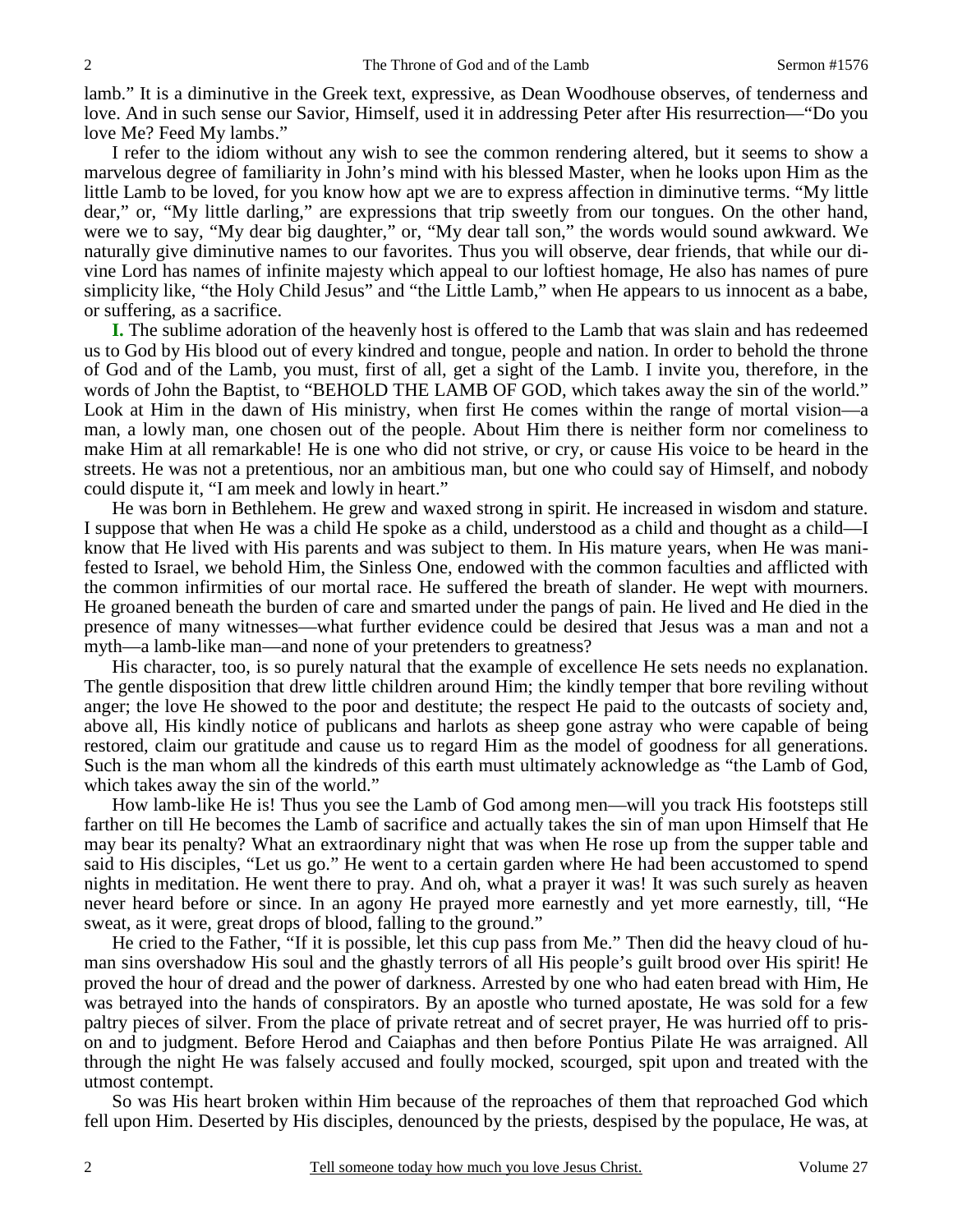last, delivered up to the malice of His foes and sentenced by Pilate. He was led away to be crucified still His patience was conspicuous and when He was led as a lamb to the slaughter He opened not His mouth. Now you shall see the full weight of sin pressing upon "the Lamb of God, which takes away the sin of the world." Every morning and every evening there had been a lamb sacrificed in the tabernacle as the type and emblem of this Lamb of God who was yet to come. A pretty little innocent lamb that a child might fondle was brought up to the priest and its warm blood was made to flow in pain and it was offered as a sacrifice upon the altar.

 But now *He* comes—the last of all lambs! The first, too—the real lamb, the Lamb of God, of which the others were but types. He they took silent, passive, submissive—and nailed Him to the cross. There He hung in the glare of the sun till the torture of tender nerves in His hands and feet produced such fever in His flesh that He said, "My strength is dried up like a potsherd and My tongue cleaves to My jaws and You have brought Me into the dust of death." Such was the dissolution of His entire frame. It seemed as if He had no longer a solid body—it was melted with bitter pain. There He hung, men jeering Him till, at last, the sun could bear the sight no longer and veiled his face! The earth could no more endure to be the stage for such a tragedy and began to rock and reel!

 The very dead were stirred as though they could not slumber in their graves while such a deed was done, so tombs were opened and many arose! Oh, it was a wondrous spectacle! Those that saw it smote upon their breasts and went upon their way. It was the Son of God "bearing, that we might never bear, His Father's righteous ire." Behold Him bruised between the upper and nether millstones of divine justice in your place and mine, that God, without the violation of His holy law, might turn to us in infinite mercy and blot out our transgressions and quench the devouring fire of His wrath! Say, then, beloved, have you ever seen this sight? Have you so seen it as to sing with our poet—

## *"My soul looks back to see The burdens You did bear, When hanging on the cursed tree, And hopes her guilt was there"?*

Do you trust Him? Are you believing Him? His cry from the cross is, "Look unto Me and be you saved, all the ends of the earth." Have you looked? If so, then you have had the preliminary sight and I pray God to so strengthen the eyes of your understanding that you may gaze more intently on this vision of the apocalypse—"The throne of God and of the Lamb."

**II.** BEHOLD THE THRONE! Let us see it, first, from the Lamb's side of it. Of course there is only one throne—God and the Lamb are not divided. The Lamb is God and the interests of God and the Lamb are one. The one kingdom of God, even the Father, is identical with the kingdom of our Lord and Savior Jesus Christ. Acknowledging the oneness of the throne, we proceed to inspect it from the point of view in which the Lamb chiefly challenges our notice. You will remember that He is portrayed to us as, "the Lamb in the midst of the throne." So John beheld Him, as you read in the  $5<sup>th</sup>$  chapter of Revelation and the  $6<sup>th</sup>$  verse.

 But I would not have you make any mistake about the meaning of that phrase. Dr. Watts constructed a poor paraphrase of the passage when He said—

#### *"Our Jesus fills the middle seat Of the celestial throne."*

There is no such idea in Holy Scripture. "The midst of the throne" means the *front* of the throne, according to the Greek. The Lamb was not *on* the throne in that vision, but standing immediately before it. That is a position in which our Lord Jesus Christ would have us see Him. I will show you, presently, that He *is* on the throne, according to our text, but not according to the passage which I have just now quoted. In the previous narrative of the  $5<sup>th</sup>$  chapter, where the Lamb is said to be in the midst of the throne, it means in the *front* of it—in the center—standing there that we might draw near and approach the throne of God through Him.

 To the awful throne of God there could be no access except through a Mediator—He stands, therefore, in the front of the throne between us and the invisible sovereign God, as interposer and interpreter, one of a thousand, the daysman who can lay His hand upon both. This is a beautiful thought. Jesus, according to the former vision of this revelation, is in the *front* of the throne where God always sees Him before He sees us. I cannot endure the sight of God until I see Him in Christ—and God cannot bear the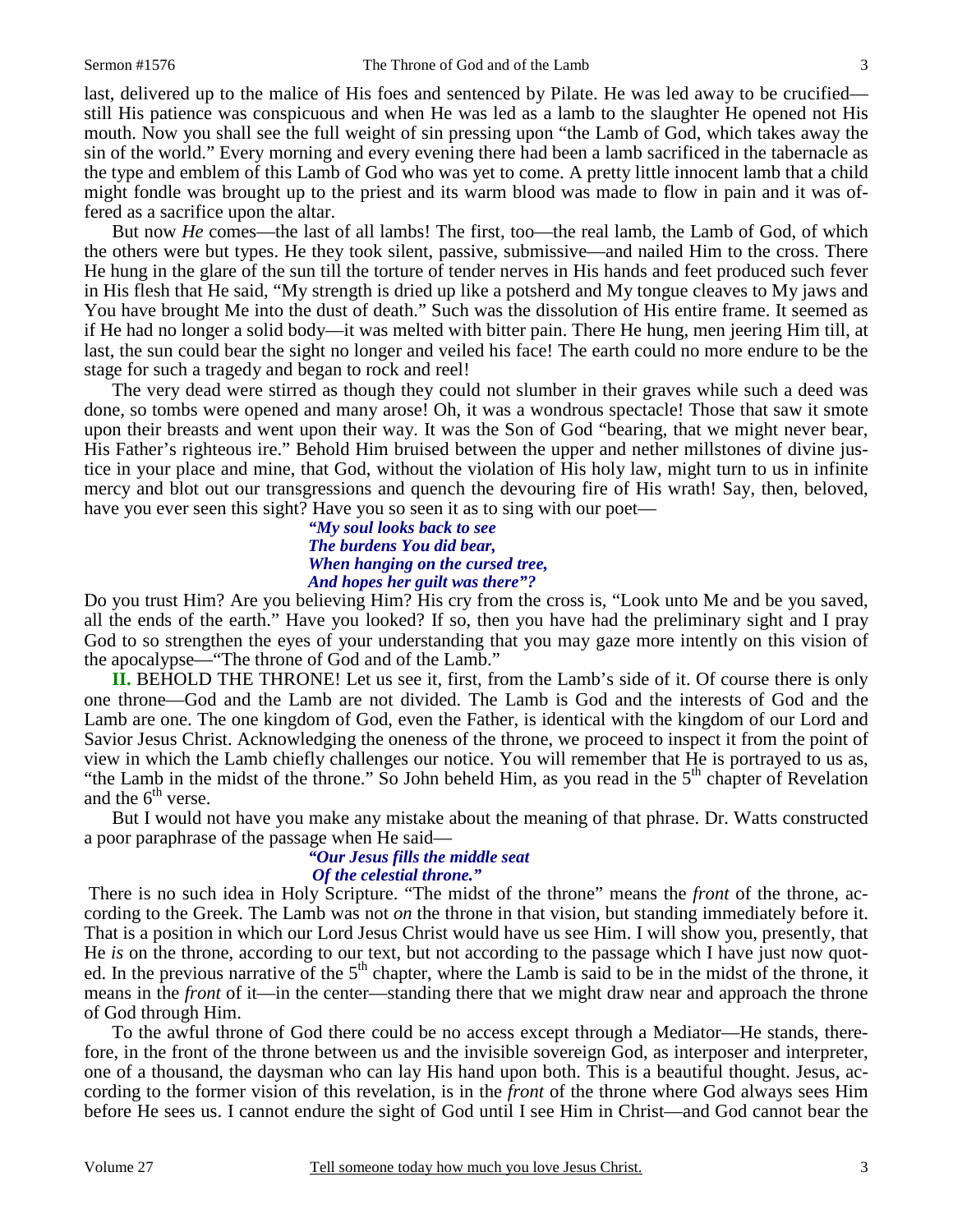sight of me till He sees me in Christ! Wonderful is that text in the book of Exodus, "When I see the blood I will pass over you." He does not say, "When you Israelites see the blood I will pass over you."

 Why, they were not in a position to see it, for they were *inside* the house and the blood was outside, on the lintel and on the two side posts. It is true, they had seen the lamb as it was slain, for you remember that the whole assembly of the congregation was to kill it between the two evenings and they also saw much upon their having seen it as upon God's continually seeing it—"When I see the blood I will pass over you." In like manner, the covenant security of the saints arises from God the Father looking to His Son Jesus Christ as their surety and sacrifice, rather than from the constant exercise of their faith. Hence we rightly plead in our hymn—

#### *"Him and then the sinner see: Look through Jesus' wounds on me."*

There, then, our Lord Jesus stands in front of the throne of God interceding for us, interposing for us, opening the way for us to approach to God, even the Father! I have drawn your attention to this previous vision as a preliminary to that of our text in which the position of Jesus Christ is *upon* the throne, reigning there, clothed bodily with all the power of the Godhead. Do not forget that it is so. The Lamb is on the throne of God—co-equal and co-eternal with the Father, very God He is, very God He always was! We do not forget the glory which He had with the Father before the earth was, but it is as God-man Mediator that He is now, in His complex person, invested with heavenly honors—

## *"This is the man, the exalted man, Whom we unseen adore. But when our eyes behold His face, Our hearts shall love Him more."*

The full glory of His person as Son of God and Son of man shall be manifested when He shall be beheld upon the throne of God. He who once appeared as the sacrificed and slaughtered Lamb shall reign with supreme authority—the blessed and only potentate, king of kings and Lord of lords! It is the throne of God and of the Lamb. The power thus conferred upon Him, the Lamb, not only possesses by right and title, but He exercises it in deed and in truth. "All power," said our risen Redeemer, "is given unto Me in heaven and in earth." He rules now with unlimited sway and the scepter of His kingdom is a right scepter.

 As Joseph was exalted in Egypt and Pharaoh said, "See, I have set you over all the land and the people cried before him and bowed the knee; and he made him ruler over all the land of Egypt," even so we read of Jesus, "God also has highly exalted Him and given Him a name which is above every name; that at the name of Jesus every knee should bow and that every tongue should confess that Jesus Christ is Lord in the glory of God the Father." The rebellious are not exempted from His rule! Though they conspire against Him, they shall be utterly confounded. One might fancy that there was a slight strain of language in Pharaoh's fiat, that, "without Joseph no man shall lift his hand or foot in all the land of Egypt"—but there is no exaggeration if we apply the words to Christ—for it is a fact that every man living is responsible to Jesus for the thoughts and imaginations of his heart.

 Jesus Christ is King forever! The throne of heaven is the throne of God and of the Lamb! His dominion over nature always appears, to me, a delightful contemplation. I like to think of the sea roaring and the floods clapping their hands in His praise. He it is who makes the fields joyful and the trees of the forest glad. His pencil paints the varied hues of the flowers and His breath perfumes them. Every cloud floats over the sky blown by the breath of His mouth. Lord of all the realms of life and death, His providence runs without knot or break through all the tangled skeins of time. All events, obvious or obscure, great or small, are subject to His influence and fostered or frustrated by His supremacy! The Lord reigns and of the increase of His government and peace there shall be no end!

 Your royal prerogative, O Lamb of God, extends over all the realms of grace! You, O Lord Jesus, dispense mercy as seems good in Your sight. As the Father raises up the dead and quickens whom He will, even so He has given to the Son to have life in Himself and to quicken whomever He pleases. As head of the Church, His benign control is absolute among the members of His body. In the bestowment of spiritual gifts and in the appointment to sacred offices, He rules and regulates—and *nothing* is too minute to escape His notice! How pleasant to my poor heart to think that He who bowed His head to shame is now exalted as God over all to such a seat of honor! I feel that no disgrace I could incur; no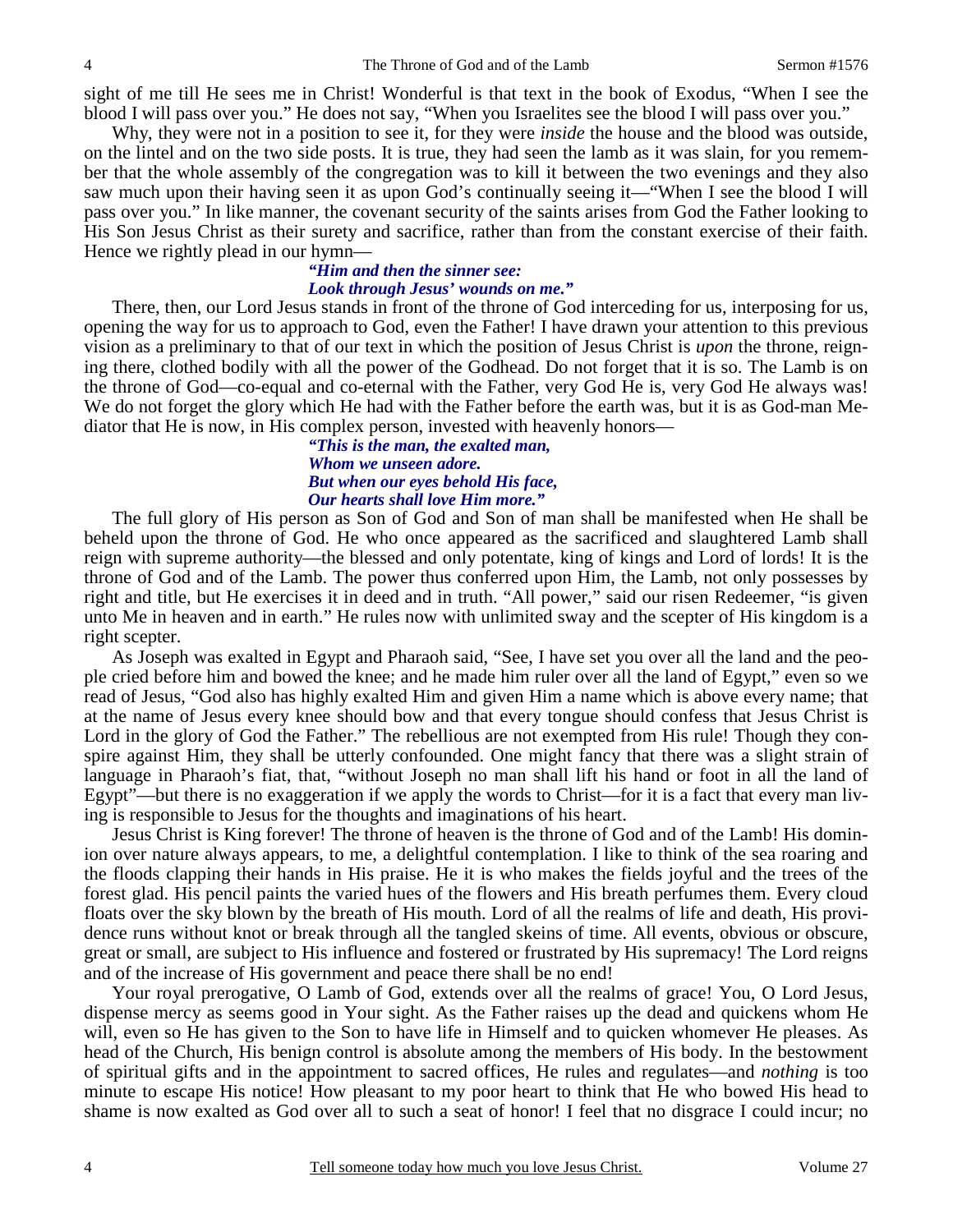injury I could sustain in preaching His name and publishing His fame, could be of any account in comparison with my joy in seeing Him exalted!

Let me starve in a prison or die in a ditch, if only Christ is glorified! The old soldiers of Napoleon, rank and file, reveled in the triumphs of their general. When they fell on the battlefield with shouts of victory ringing in the air, they seemed to think light of death so long as the Emperor had won renown and the eagles of France were in the ascendant! Live forever, royal Lamb! Reign forever, victorious Lord! As for us, who or what are we? Brothers and sisters let us follow Him in the tribulation of the hour while the fight is fierce and so shall we find ourselves in His train when His triumph is trumpeted forth before the assembled universe. "Blessing and honor, and glory and power be unto Him that sits upon the throne and unto the Lamb forever and ever." What lowly reverence we owe to Him who occupies such a throne of boundless empire! Approach Him, then, with profound humility, but mingle with it the most childlike confidence.

 Beloved, we see before us the grandeur of God and the gentleness of a lamb! The infinite Creator and the innocent creature are linked together in lovely union. He who is God over all, blessed forever, has resources amply sufficient to meet your utmost needs. You do not come to a finite helper when you draw near to Christ. In trusting to the merit of His blood, you have an all-prevalent plea and full security for pardon, peace and acceptance. You come to the throne of the Lamb and that throne of the Lamb is the throne of God! "My God shall supply all your needs according to His riches in glory by Christ Jesus." There is no stinted provision in such a treasury! All the riches of the glory of God are treasured up in Christ Jesus and Christ has all this wealth to bestow upon His redeemed family.

 I do not know what hope and expectations the Socinian can cherish with a man-Christ, or an angel-Christ, or a semi-divine Christ as a guide to immortality. They may honor Jesus of Nazareth for the purity of the life He lived on earth, but I need God in human flesh to save my soul and the death of the Son of God to wash away my sin! I find the fight of life so fierce that no hand but that which made the heavens can ever give me the victory! I place myself on the incarnate God who bled and died, is gone into the excellent glory and sits down, there, upon the throne, Lord over all! I trust His saving strength to bear me through! Let me challenge you, my hearers. Are you trusting Him and placing yourselves only and wholly upon Him? Could you be content with anyone less than a divine Savior? If you are born from above you could not! Magnify His name, then, and worship Him in the quiet of your hearts at this good hour.

 Well, that is the aspect of the throne from the side of the Lamb. Let us now take another look and behold the throne of God. The throne of God *is* the throne of the Lamb! But the throne of God, if we view it as sinners with a sense of guilt upon our conscience, is an object of terror, a place to flee from. Our poet was right when He said—

> *"Once 'twas a seat of burning wrath, And shot devouring flames! Our God appeared, consuming fire And vengeance was His name."*

I remember when I had such terrible apprehensions of God and I know that they were founded upon the truth of God, for the Lord is terrible to unforgiven men. Now I do not disdain, as some do, to sing, "Though You were angry with me, Your anger is turned away and You comforted me." Not that there has been a change in God. It is the *view* of God which the sinner is able to take which has been changed—and that change has been effected by Christ!

 From everlasting to everlasting Jehovah is the same—in Him there is no variableness! Jesus did not die to make the Father love us, or to melt His aversion into affection. No, blessed be the God and Father of our Lord Jesus Christ, He loved us with an eternal love and chose us in the person of Christ before the foundation of the world! Still, His justice was outraged by the transgressions we committed and, as a holy and just sovereign, His anger was kindled against us as sinners—and that anger was no less justly appeased by the death of Christ when He put away our sins by the sacrifice of Himself. By His precious blood a full atonement was made. Henceforth, eternal praises to His name, the throne of God is the throne of the Lamb!

 It is a throne of righteousness, but no less a throne of grace. There, on the throne of the almighty, mercy reigns. According to the merit of the sacrifice and the virtue of the atonement, all the statutes and decrees of the kingdom of heaven are issued. The altar and the throne have become identical. From that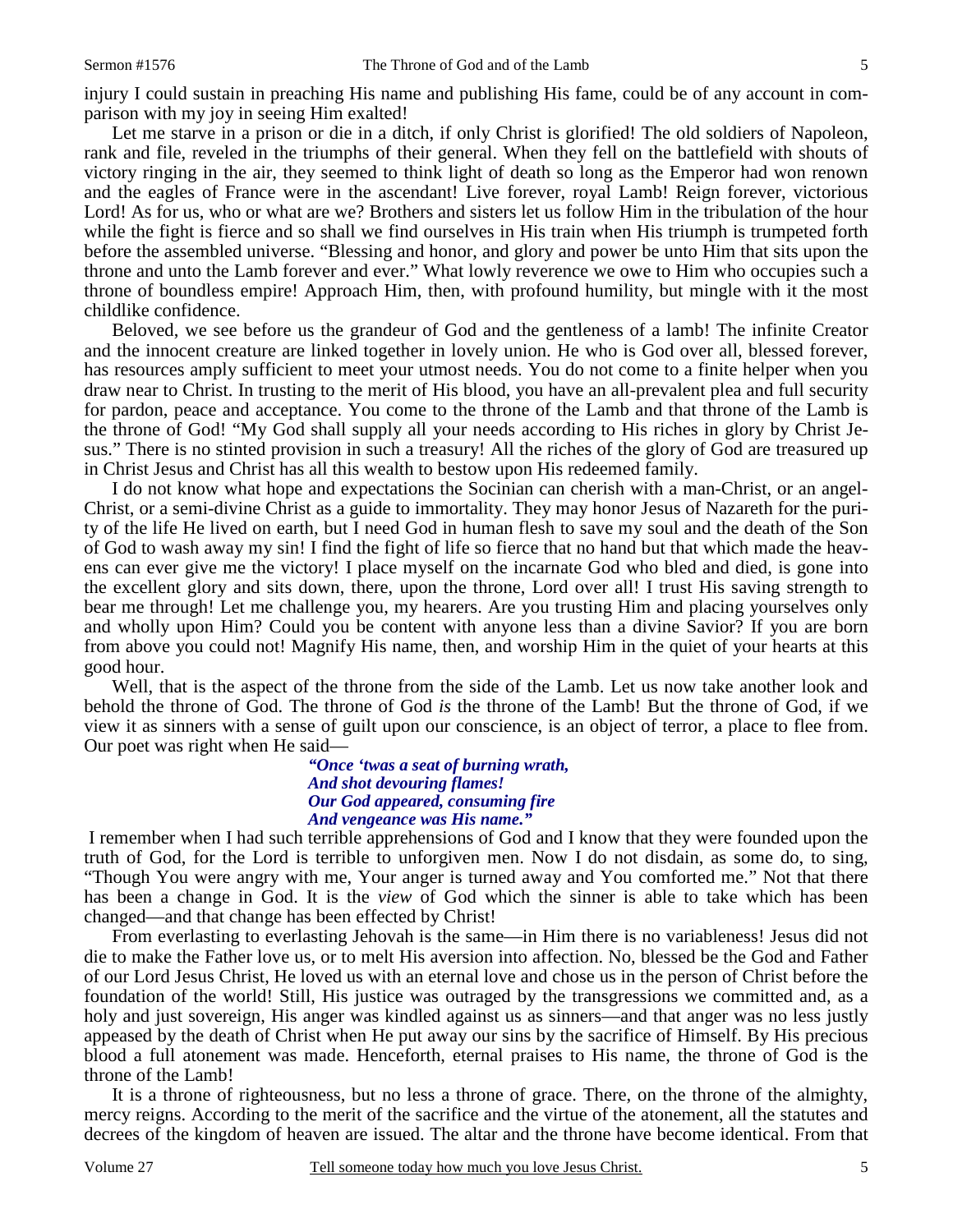throne no fiery bolt can ever again be hurled against the believer, for it is the throne of the Lamb as well as the throne of God. Oh, what comfort there is for suffering saints in this conjunction of majesty and mercy on the throne of the highest! The sovereignty that is signified by this throne must certainly be unlimited. The throne of God is the throne of an absolute monarch who does as He wills among the armies of heaven and among the inhabitants of this lower world.

 From that throne the proclamation comes like a peal of thunder, "The Lord reigns! Let the people tremble!" God's throne of sovereignty is not a throne of arbitrary power, for the Lord is perfect and holy and His will is just and right. In acting according to the purpose of His own will, He abounds towards us in all wisdom and goodness. The sternness of law is linked with the sweetness of love because, while the throne of heaven is the throne of God, it is still the throne of the Lamb. I fear that I fail to find the words that will express my thoughts, but this empire of God and the Lamb endears itself to our hearts. There is about it a kingly kindliness and a majestic mercy most charming to the mind. Do any ask, What throne is that? To whom does it belong? We answer—it is the throne of the great and glorious God, and it is the throne of the lowly lovely Lamb.

 The glorious Lord is gentle as a child. The lamb is lordly as a lion. Referring to the Book sealed with seven seals, described in the 5<sup>th</sup> chapter, St. Bernard said, "John heard of a lion and saw a Lamb; the Lamb opened the Book and appeared a Lion." But, behold, here it is, "the throne of God and of the Lamb." Take off your shoes, O seer; the place where you stand is holy ground, for God is here! Come, little children, there is charm enough to entice you, for the Lamb is here. It is the throne of God! Therefore fall down before it with awe and self-abasement! But it is the throne of the Lamb—therefore you may stand up before it without fear.

 Does not a rich blend of splendor and tenderness dawn on your apprehension? Are you not sensible of some present effect on your souls? Do you not feel the charming sweetness and the overpowering light? John tells us in the first chapter what his own sensations were, when the Son of man appeared to him in the midst of the seven candlesticks, vested with the insignia of priest and king. First, he says, "When I saw Him, I fell at His feet as dead." Then he adds, "And He laid His right hand upon me, saying unto me, 'Fear not; I am…'"—Ah, when you recognize who He is, fear gives place to faith and trust succeeds to trembling! Be of good courage, then, you faint and timid disciples! Why do you come creeping with bated breath to the throne of heavenly grace? Will you always cry in the same strain, "Lord, have mercy upon us, miserable sinners"?

 Such you *were*, but you are not so now! You are washed in the blood of the Lamb! You are His dear children. You have received the spirit of adoption. When you pray, say, "Our Father which are in heaven." Let it be your pleasure, as it is your privilege, to hold nearer communion with God than Israel did, for no bounds are set about the mount. They had to stand at a distance. They dared not draw near lest they should die. They did even entreat that the terrible words might not be spoken to them any more but you are a people near to Him and dear to Him and the throne to which you owe allegiance is the throne of God and of the Lamb! I am painfully conscious, as I proceed, that the subject is too much beyond my grasp to mold it into a sermon. This is not preaching. I have been merely holding up the text and trying to suggest thought after thought as the glory of my Lord's kingdom occurred to my mind.

 But what can any of us say in the presence of God and of the Lamb? Our proper position is to fall down upon our faces and worship! Isaiah saw the Lord sitting upon a throne, high and lifted up, and His train filled the temple! Above it stood the seraphim—pure and sinless as they were, their homage was lowly and obeisant! Each one had six wings. With two he covered his face; with two he covered his feet and with two did he fly. In the presence of the eternal, language fails us except the one adoring cry, "Holy, holy, holy is the Lord of hosts! The whole earth is full of His glory!" The only other exclamation appropriate to utter would be, "Worthy is the Lamb that was slain to receive power and riches and wisdom and strength and honor and glory and blessing."

**III.** One fact remains to be noticed—it is this—the throne of God and of the Lamb is in heaven. BEHOLD, THEN, THE THRONE IN HEAVEN. We must pass beyond this earthly region and join the company of those who people the celestial realm before we can see the throne of God so as to obtain a complete view of it. Is not this among the chief joys of heaven?—

> *"I'd part with all the joys of sense, To gaze upon Your throne. Pleasures spring fresh forever thence,*

6 Tell someone today how much you love Jesus Christ. Volume 27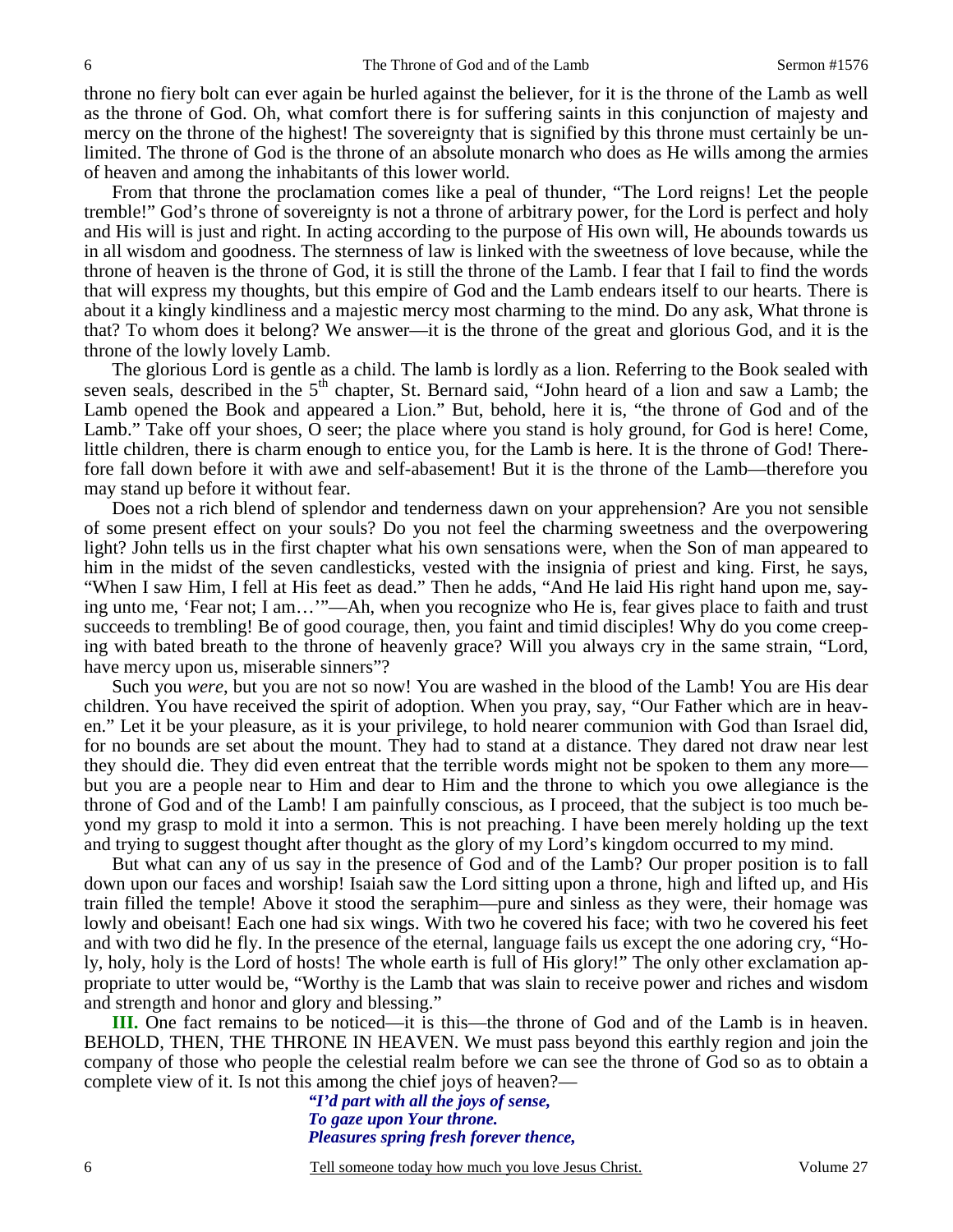### *Unspeakable, unknown."*

There are many ideas of heaven and I suppose, according to each man's character, will be the prospects he cherishes and the answer he gives when the question is asked—"What must it be to be there?" So abundant are the joys which the Lord has prepared for them that love Him, that there is ample scope for imagination. There is the great wall, with its 12 glittering foundations—and there are the 12 gates and the 12 pearls.

 There, too, is the tree of life with its 12 manners of fruits. Who shall ever understand all the meaning of the symbols used by holy men to set forth the paradise of God? Nor are the Scriptures our only source of information, for our sighs below are prophecies of the blessings laid up for us. The toil-worn laborer thinks of heaven as a land of rest and he shall find it so. On the other hand, the relish that we have for religious worship and the delight we take in Christian work leads us to think of heaven as a sanctuary where the servants of God can serve Him day and night—we shall find it so. For my part, I sympathize with both expectations, for though they sound contrary, they need not clash. The rest of glorified spirits, so far from being a sort of suspended animation, will rather consist of a joyous refreshment in enthusiastic *service*.

 And the ministry of ransomed hosts, instead of wearying them, will awaken them to fly more swiftly, to sing more loudly and to serve God more diligently as they see His face! Are there not tempted ones among you who smile as they think that there shall be no *sin* in heaven? To Paul, when in prison, knowing that the hour of His departure was at hand after a life of preaching the Word of God and enduring persecution—the crown of righteousness which the Lord, the righteous judge gave him was, just then, the most welcome anticipation! As the warriors look for a crown, so on the other hand friends look for communion. To loving hearts, great is the bliss of heaven's unbroken fellowship of saints—it will, indeed, be a great joy in heaven to see all who loved the Lord below. How happy we shall be when these blessed reunions take place!

 Still, I think that all of you will agree with me that the heaven of heaven is that we shall be "with Christ, which is far better"—that we shall behold His face and partake of His glory. The throne of God and of the Lamb will be the center of our delights! To have reached home in the heavenly Father's house; to have seen our elder brother and to be sure that we shall abide with Him and go out no more oh, that is what we pant for! We long to hear His voice welcoming us to our new abode—

> *"Come in, you blessed, sit by Me! With My own life I ransomed thee! Come, taste My perfect flavor. Come in, you happy spirit, come! You now shall dwell with Me at home! Yon blissful mansions, make him room, For he must stay forever."*

Beloved, our song will be to Him who loved us and yet we shall need to tell others of our love to Him. You cannot wash His feet with your tears because He will wipe all your tears away! You cannot honor Him with your substance there as you can here, for there will be no widows and orphans whom you can relieve, no poor and needy ones whom you can feed and clothe and visit—doing to His disciples as you would do unto Him.

 But oh, to fall before Him and then to gaze upon Him! He looks like a lamb that has been slain and still wears His priesthood. Oh, for a sight of Him! One said, "See Naples and die." But oh, if we could only see *Christ*—even on earth for a minute—we would be content to die and go home with Him straightway! Nor would we ask leave, first, to go and bid them farewell which are at our house. What hallowed communion with Him we shall enjoy there. In His church below He has given us some pleasant foretaste of His sweet converse, but there the Lamb that is in the midst of the throne shall always feed them and shall lead them to living fountains of water!

 There is a text that I have been turning over in my mind for many years. I need to preach from it, but I cannot understand it clearly enough at present. I hope to preach from it one day before I go to heaven. If not, I will preach from it up there when I shall have realized its full significance. Ah, do not smile! We shall have some opportunities in heaven to testify of Christ, for we shall make known unto the principalities and powers in heavenly places the manifold wisdom of God! It is difficult to imagine that we will be able, always, to explore the whole of the unsearchable riches of Christ! The passage I am referring to